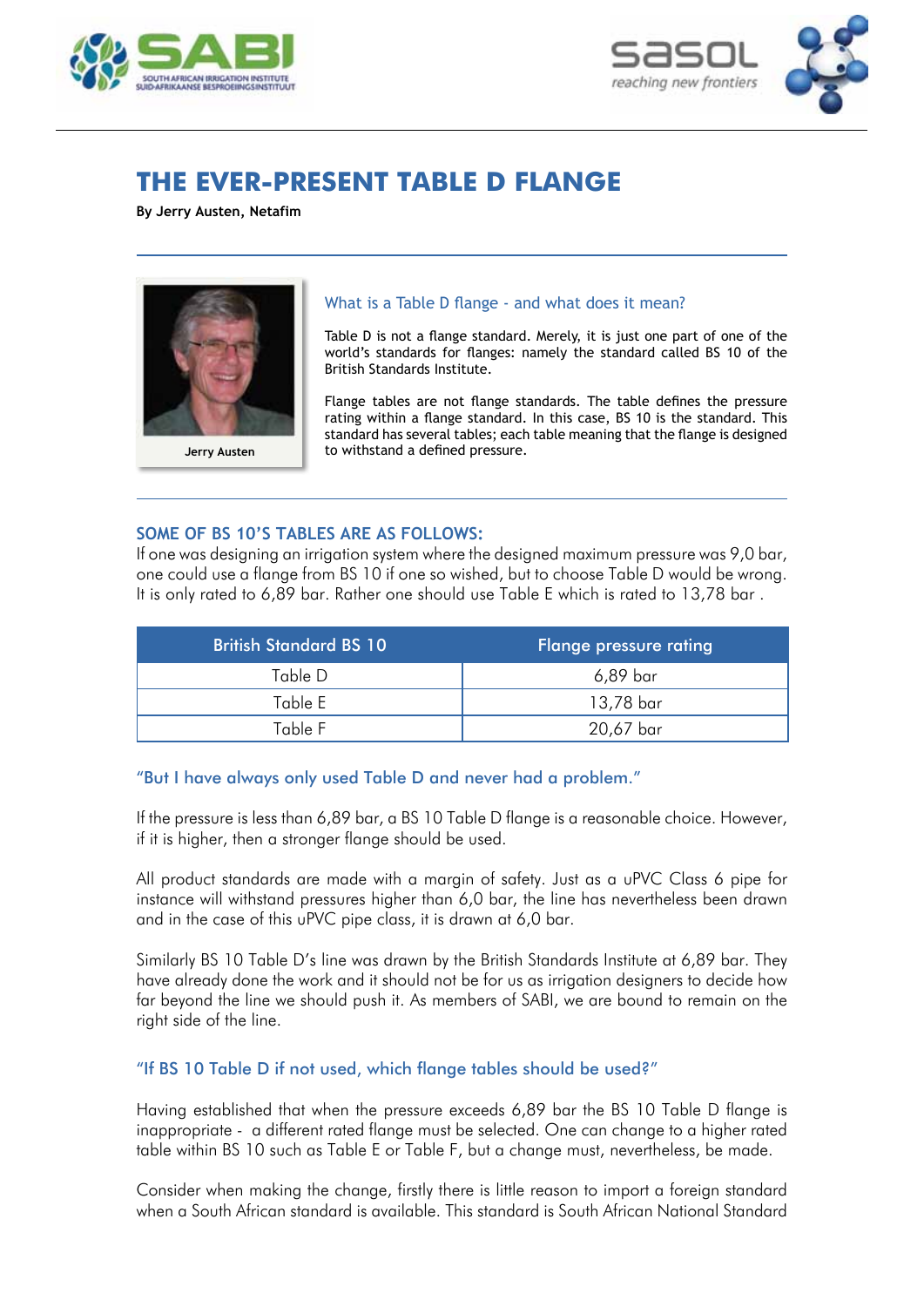



1123. Secondly, unlike BS 10, the South African standard conforms to the International Organisation for Standardisation ISO 7005 standard for flanges. Thirdly, the South African domestic water supply, mining and industrial sectors all commonly use SANS 1123 as their standard. Only the irrigation industry retains BS 10.

## "What tables are available with SANS 1123?"

SANS 1123's tables are easier to understand and relate directly to the flange's pressure rating because the name of the table is just another word for pressure in kPa.

| <b>SANS 1123</b> | <b>Flange pressure rating</b> |
|------------------|-------------------------------|
| Table 600        | 6,0 bar                       |
| Table 1000       | 10,0 bar                      |
| Table 1600       | 16,0 bar                      |

### "It will be difficult to change to SANS 1123 - I have never used this standard before."

It is highly unlikely you will experience difficulty. No South African pump supplier supplies pumps with flanges drilled to BS 10. Anyone who has bought a pump locally will invariably have bought that pump with its flanges drilled to SANS 1123. It may go by other names such as 'DIN', 'ISO' or even 'BS 4504' - but all are essentially the same.

## "What are the physical differences between flange tables or pressure ratings?"

As a flange increases its pressure rating, either the number of bolts increases or the diameter of the bolts increases - or both increase. Sometimes, the flange thickness too increases.

A 100mm BS 10 Table D flange with a rating of 6,89 bar uses 4 x M16 bolts. A 100mm SANS 1123 Table 600 flange which is similarly rated at 6,0 bar also uses 4 x M16 bolts. However, SANS 1123 Table 1000, which is rated much higher at 10,0 bar, while still using the same M16 size bolts, uses 8 bolts instead of 4.

A 150mm BS 10 Table D flange uses 8 x M16 bolts. The 150mm SANS 1123 Table 600 flange also uses 8 x M16 bolts. The 150mm SANS 1123 Table 1000, however, while still using 8 bolts, increases the bolts' size from M16 to M20.

### "Where BS 10 and SANS 1123 use the same size bolts and the same number of bolts, are they compatible?"

No. The pitch circle diameters (PCD)\* of the two standards are different (see figure 1). The filter manufacturer Arkal has developed a patented adaptation to accommodate the two standards in one flange but outside of this, they are not compatible.